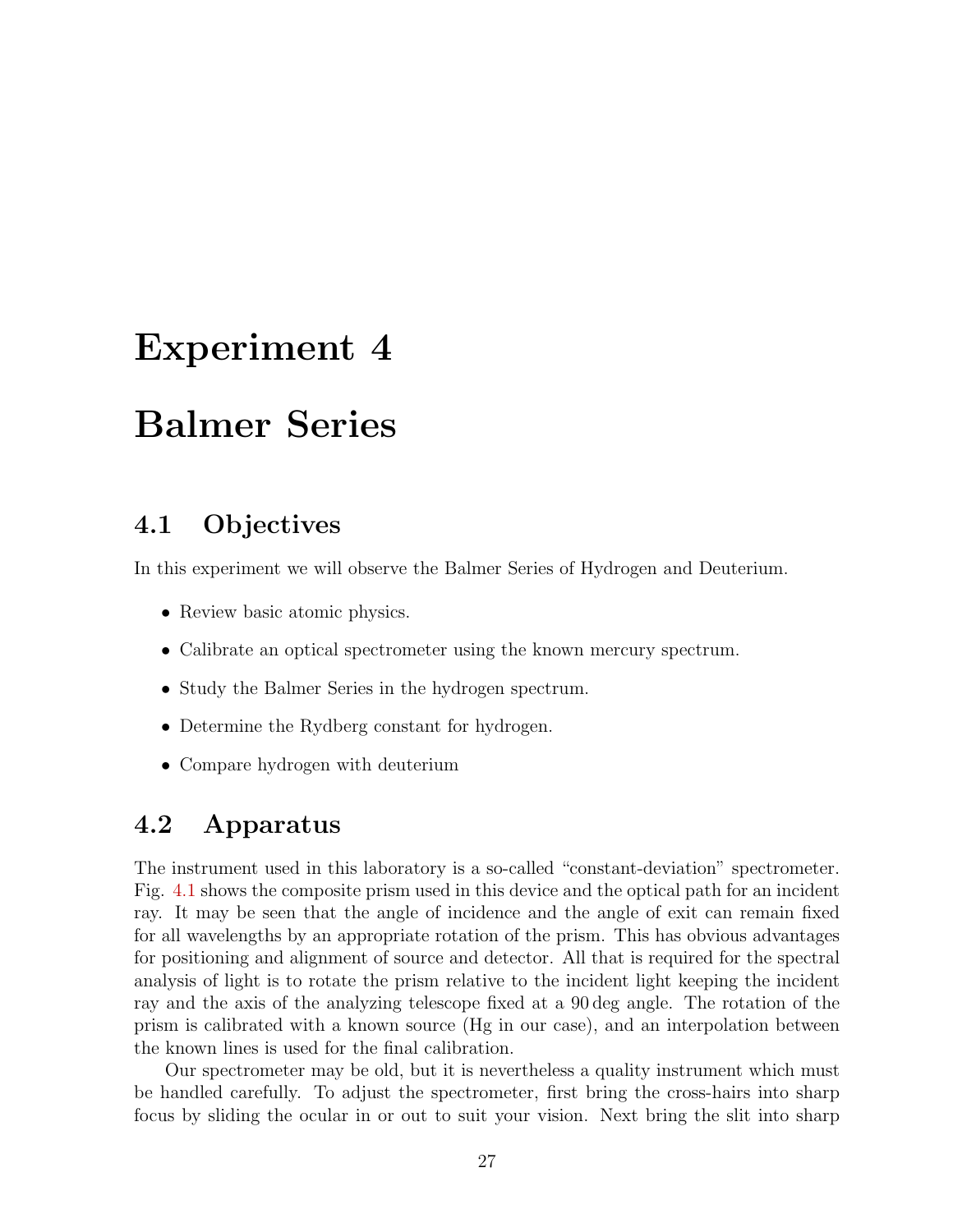28 Balmer series



Figure 4.1: A Pellin-Broca constant-deviation prism. The prism acts as a spectrometer because it has a wave-length dependent index of refraction

focus by turning the large knurled ring near the center of the viewing telescope. When the instrument is properly adjusted, the cross-hairs and the slit will be in sharp focus and there will be no parallax between them.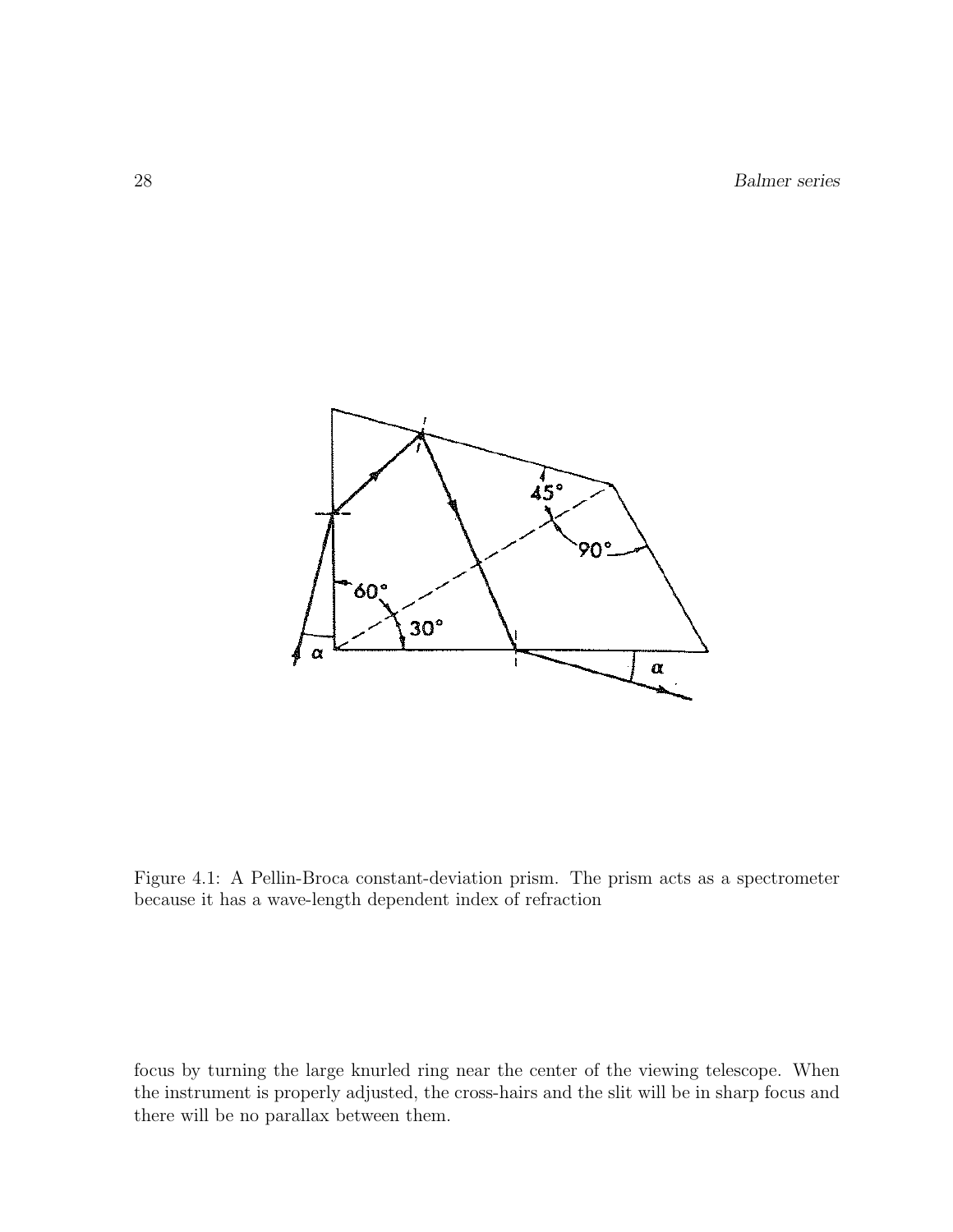Balmer series 29

#### 4.3 Calibration of the Spectrometer

Turn on the mercury tube and let it warm up for a few minutes. With the spectrometer slit wide  $(\frac{1}{2}$  to 1 mm) find a line of the mercury spectrum. Now narrow the slit until the mercury line becomes sharp and narrow. In practice the narrower the slit, the better is the resolution of the instrument. However, narrowing the slit also causes loss of intensity. In almost all optical equipment there is a trade off between resolution and intensity. The optical scientist must decide, within the limitations of his/her instrument, how to compromise intensity and resolution requirements.

Locate all of the mercury lines that you can. You should see all of the lines listed below. In addition, you may see other faint lines from mercury, from impurities, or from more complicated molecular behavior.

| $404.7$ nm         | (deep violet very hard to see!!) |
|--------------------|----------------------------------|
| $435.8 \text{ nm}$ | violet                           |
| skip               | (very weak blue-green)           |
| $546.1 \text{ nm}$ | green                            |
| $577.0 \text{ nm}$ | yellow                           |
| $579.0 \text{ nm}$ | yellow                           |
| 690.75 nm          | red                              |

When you are turning the screw drive which rotates the prism, note the positions on the dial which correspond to the mercury lines listed above. Important: turn the screw in one direction only to avoid error in gear back lash (the gears do not mesh exactly and there are dead spots when you reverse the direction). Use your data and the known values to calibrate your instrument.

#### 4.4 The Hydrogen Spectrum

Observe the spectrum of hydrogen. You should see at least four and possibly five lines. Show your raw and your corrected (using the above calibration) data. The wavelengths which you observe can be fitted by an expression of the form of equation 4.1.

$$
\frac{1}{\lambda} = R\left(\frac{1}{2^2} - \frac{1}{n^2}\right), \ n = 3, 4, 5, \dots \tag{4.1}
$$

R is the Rydberg constant, and  $n$  is the principle quantum number. Use the above equation to find the value for  $R$ . You must correctly identify each wavelength with the right quantum number in order to get R as a constant. You should get four or five evaluations of R.

Expression 4.1 above was discovered empirically in 1885 by a Swiss high school teacher named Balmer for whom this spectral series is named. Although the original equation in